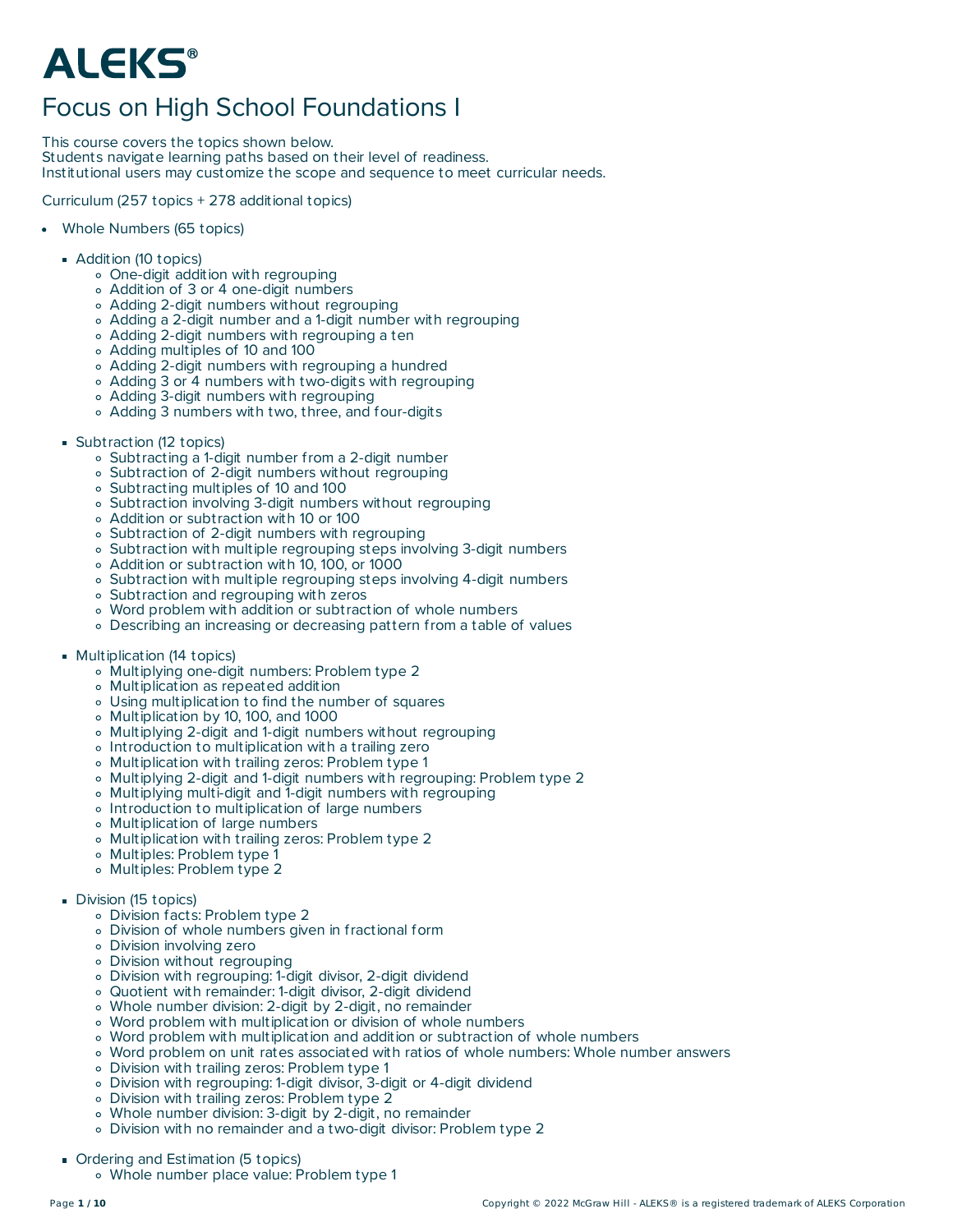- o Introduction to inequalities
- Ordering large numbers
- Rounding to tens or hundreds
- Rounding to hundreds or thousands
- Exponents and Order of Operations (6 topics)
	- Writing expressions using exponents
	- o Introduction to exponents
	- Introduction to parentheses
	- o Introduction to order of operations
	- Order of operations with whole numbers
	- Order of operations with whole numbers and exponents: Basic
- Factors and Multiples (3 topics)
	- Even and odd numbers
	- Factors
	- Greatest common factor of 2 numbers
- Fractions (23 topics)
	- **Equivalent Fractions (7 topics)** 
		- o Introduction to non-unit fractions
		- Conversions involving division in fractional form and whole numbers
		- o Introduction to finding equivalent fractions: Multiplying
		- o Introduction to finding equivalent fractions: Dividing
		- Equivalent fractions
		- Introduction to simplifying a fraction
		- Simplifying a fraction
	- Addition and Subtraction with Fractions (5 topics)
		- Addition or subtraction of fractions with the same denominator
		- Addition or subtraction of fractions with the same denominator and simplification
		- Writing unit fractions with a common denominator to add or subtract
		- Writing fractions with a common denominator to add or subtract
		- Addition or subtraction of fractions with different denominators
	- Addition and Subtraction with Mixed Numbers (2 topics)
		- Writing an improper fraction as a mixed number
		- Writing a mixed number as an improper fraction
	- **Multiplication and Division with Fractions (9 topics)** 
		- Product of a unit fraction and a whole number
		- Product of a fraction and a whole number: Problem type 1
		- Product of a fraction and a whole number: Problem type 2
		- Introduction to fraction multiplication
		- Fraction multiplication
		- The reciprocal of a number
		- Division involving a whole number and a unit fraction
		- Division involving a whole number and a fraction
		- Fraction division
- Decimals (25 topics)
	- Place Value and Ordering (3 topics)
		- Decimal place value: Tenths and hundredths
		- o Introduction to ordering decimals
		- Rounding decimals
	- **Addition and Subtraction (9 topics)** 
		- Addition of decimals: Vertically aligned
		- Decimal addition with 2 numbers
		- Decimal addition with 3 numbers
		- Subtraction of aligned decimals
		- Decimal subtraction: Basic
		- Decimal subtraction: Advanced
		- Word problem with addition or subtraction of 2 decimals
		- Word problem with addition of 3 or 4 decimals and whole numbers
		- Word problem with subtraction of a whole number and a decimal: Regrouping with zeros
	- **Multiplication (6 topics)** 
		- Multiplication of a decimal by a power of ten
		- Multiplying a decimal less than 1 by a whole number
		- Multiplying a decimal by a whole number
		- Multiplying decimals less than 1: Problem type 1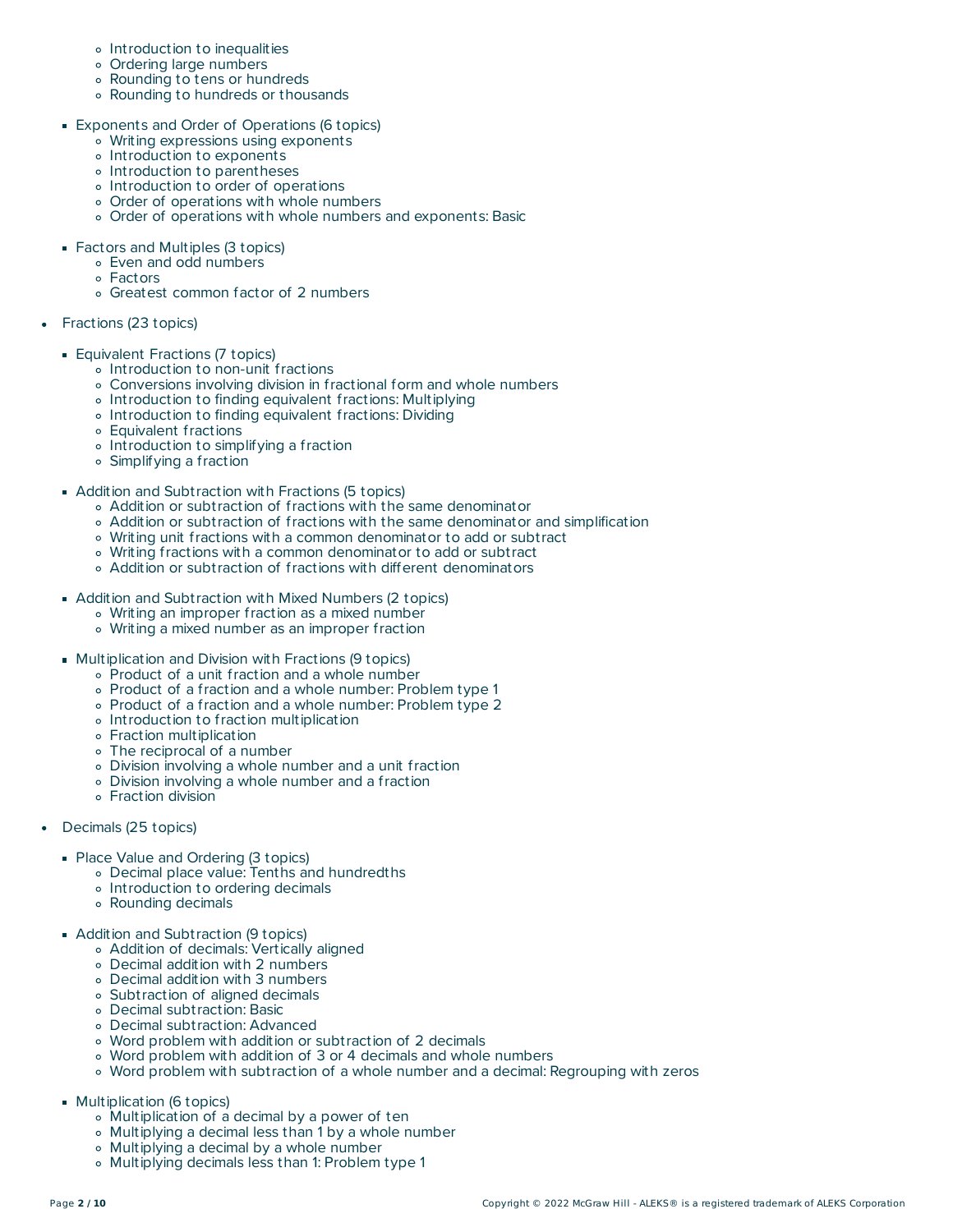- Word problem with multiplication of a decimal and a whole number
- Word problem with multiple decimal operations: Problem type 1
- Division (3 topics)
	- Division of a decimal by a power of ten
	- Whole number division with decimal answers
	- Division of a decimal by a whole number
- **Converting Fractions to Decimals (4 topics)** 
	- Converting a fraction with a denominator of 10 or 100 to a decimal
	- Converting a proper fraction with a denominator of 2, 4, or 5 to a decimal
	- Converting a fraction to a terminating decimal: Basic
	- Using a calculator to convert a fraction to a rounded decimal
- Ratios, Percents, and Measurement (15 topics)
	- Ratios and Unit Rates (4 topics)
		- Writing ratios for real-world situations
		- Simplifying a ratio of whole numbers: Problem type 1
		- Solving a word problem on proportions using a unit rate
		- Finding missing values in a table of equivalent ratios
	- Understanding Percents (2 topics)
		- Converting a fraction with a denominator of 100 to a percentage
		- Converting a percentage to a fraction with a denominator of 100
	- **Percents, Decimals, and Fractions (6 topics)** 
		- o Introduction to converting a percentage to a decimal
		- Introduction to converting a decimal to a percentage
		- Converting between percentages and decimals
		- Converting a fraction to a percentage: Denominator of 4, 5, or 10
		- Converting a fraction to a percentage: Denominator of 20, 25, or 50
		- Converting a fraction to a percentage in a real-world situation
	- Introduction to Percent Applications (3 topics)
		- Finding a percentage of a whole number
		- Finding a percentage of a whole number without a calculator: Basic
		- Writing a ratio as a percentage
- Real Numbers (39 topics)
	- Plotting and Ordering (5 topics)
		- Plotting integers on a number line
		- Plotting opposite integers on a number line
		- Ordering integers
		- Writing a signed number for a real-world situation
		- Absolute value of a number
	- **Operations with Integers (10 topics)** 
		- o Integer addition: Problem type 1
		- o Integer addition: Problem type 2
		- o Integer subtraction: Problem type 1
		- o Integer subtraction: Problem type 2
		- o Integer subtraction: Problem type 3
		- Addition and subtraction with 3 integers
		- Operations with absolute value: Problem type 1
		- Computing the distance between two integers on a number line
		- Integer multiplication and division
		- Multiplication of 3 or 4 integers
	- Operations with Signed Fractions and Decimals (2 topics)
		- Signed fraction addition or subtraction: Basic
		- Signed fraction multiplication: Basic
	- **Exponents and Order of Operations (4 topics)** 
		- Exponents and integers: Problem type 1
		- Exponents and fractions
		- Exponents and signed fractions
		- Order of operations with integers
	- Evaluating Expressions (7 topics)
		- Evaluating an algebraic expression: Whole number addition or subtraction
		- Evaluating an algebraic expression: Whole number multiplication or division
		- Evaluating an algebraic expression: Whole numbers with two operations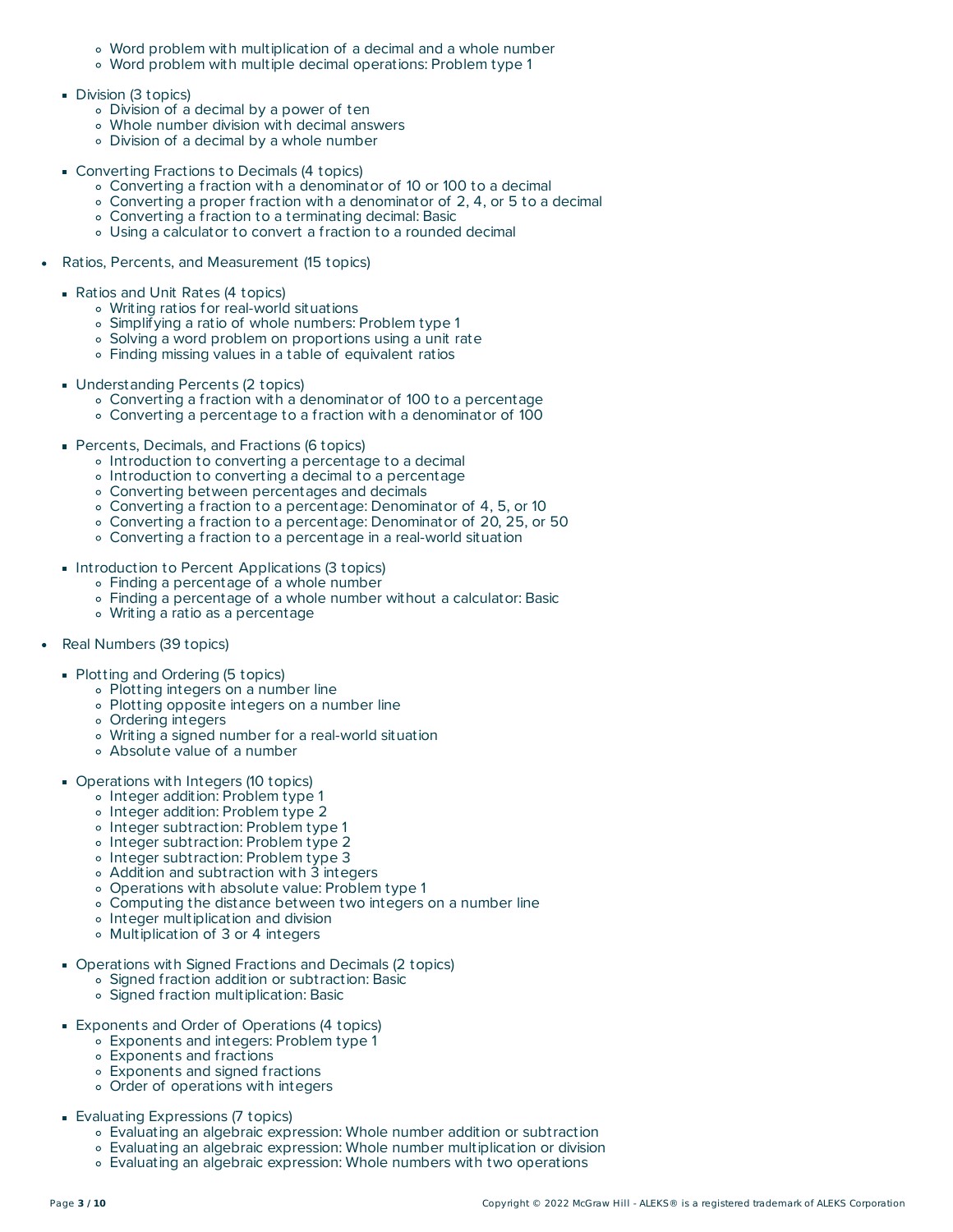- Evaluating a formula
- Evaluating an algebraic expression: Whole numbers with one operation and an exponent
- Evaluating a linear expression: Integer multiplication with addition or subtraction
- Evaluating a quadratic expression: Integers
- Square Roots (2 topics)
	- Square root of a perfect square
	- Using a calculator to approximate a square root
- Venn Diagrams and Sets of Real Numbers (1 topics) o Interpreting a Venn diagram of 2 sets
- **Properties of Operations (8 topics)** 
	- Combining like terms: Whole number coefficients
	- Combining like terms: Integer coefficients
	- Introduction to the distributive property
	- Multiplying a constant and a linear monomial
	- Distributive property: Whole number coefficients
	- Distributive property: Integer coefficients
	- Using distribution and combining like terms to simplify: Univariate
	- Combining like terms in a quadratic expression
- Equations and Inequalities (46 topics)  $\bullet$ 
	- One-Step Equations (14 topics)
		- Identifying solutions to a one-step linear equation: Problem type 1
		- o Identifying solutions to a one-step linear equation: Problem type 2
		- Additive property of equality with whole numbers
		- Additive property of equality with decimals
		- Additive property of equality with integers
		- o Introduction to solving an equation with multiplication or division
		- Writing an equation and solving a multiplicative comparison word problem
		- Multiplicative property of equality with whole numbers
		- Multiplicative property of equality with whole numbers: Fractional answers
		- Multiplicative property of equality with fractions
		- Multiplicative property of equality with integers
		- Multiplicative property of equality with signed fractions
		- Solving for a variable in terms of other variables using addition or subtraction: Basic
		- Solving for a variable in terms of other variables using multiplication or division: Basic
	- **Multi-Step Equations (11 topics)** 
		- Identifying solutions to a linear equation in one variable: Two-step equations
		- Using two steps to solve an equation with whole numbers
		- Additive property of equality with a negative coefficient
		- Solving a two-step equation with integers
		- o Introduction to solving an equation with parentheses
		- o Introduction to solving an equation with variables on the same side
		- Solving a linear equation with several occurrences of the variable: Variables on the same side
		- o Introduction to solving a linear equation with a variable on each side
		- Solving a linear equation with several occurrences of the variable: Variables on both sides
		- Solving a linear equation with several occurrences of the variable: Variables on the same side and distribution
		- Solving a linear equation with several occurrences of the variable: Variables on both sides and distribution
	- **Writing Expressions and Equations (4 topics)** 
		- Writing a one-step expression for a real-world situation
		- Translating a phrase into a one-step expression
		- Translating a sentence into a one-step equation
		- Writing an equation to represent a proportional relationship
	- **Proportions (3 topics)** 
		- Solving a proportion of the form x/a=b/c: Basic
		- $\circ$  Solving a proportion of the form  $x/a = b/c$
		- Word problem on proportions: Problem type 1
	- **Writing and Graphing Inequalities (5 topics)** 
		- Translating a sentence by using an inequality symbol
		- Translating a sentence into a one-step inequality
		- o Introduction to identifying solutions to an inequality
		- Writing an inequality for a real-world situation
		- Graphing a linear inequality on the number line
	- One-Step Inequalities (6 topics)
		- o Identifying solutions to a one-step linear inequality
		- Additive property of inequality with whole numbers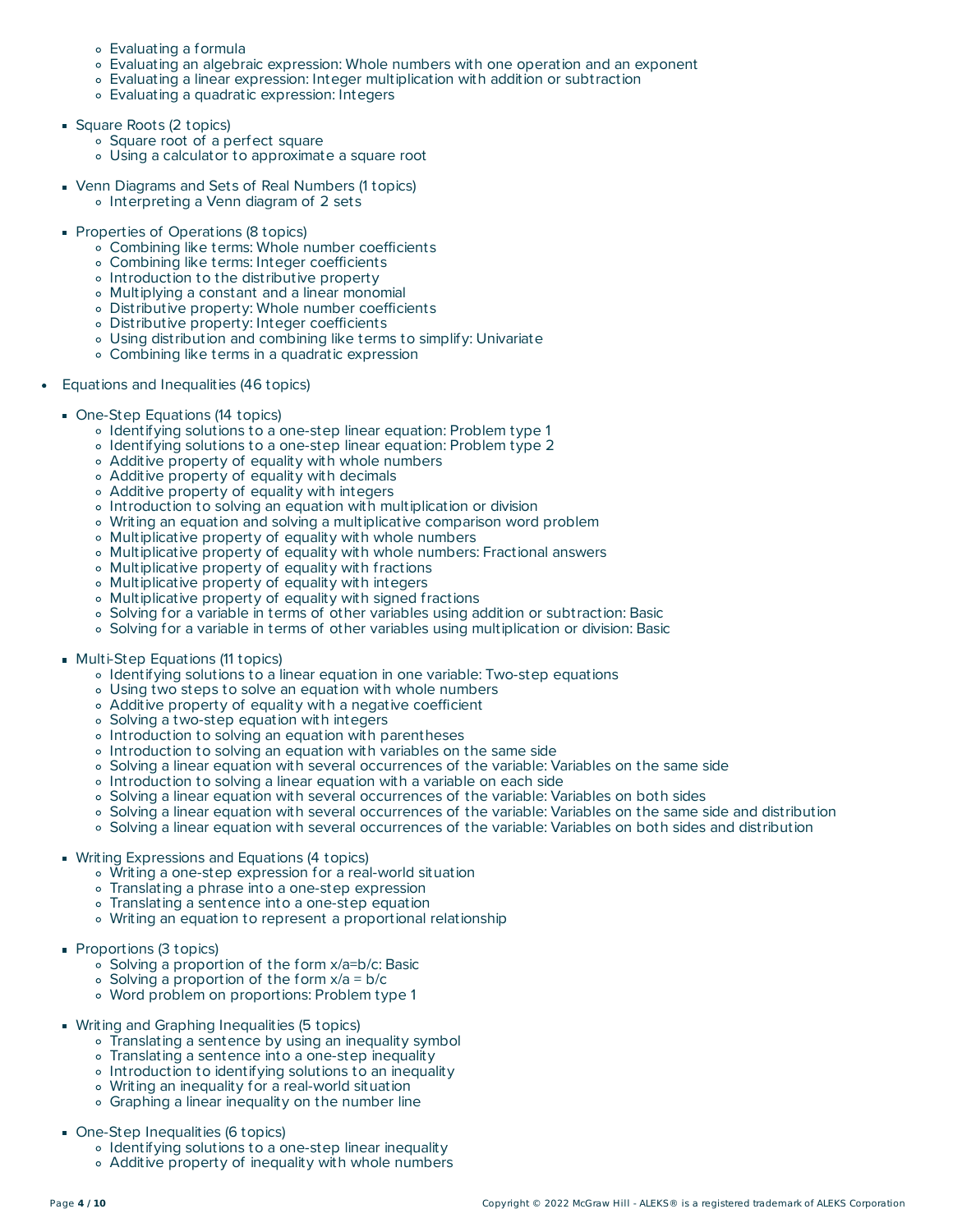- Additive property of inequality with integers
- Multiplicative property of inequality with whole numbers
- Multiplicative property of inequality with integers
- Solving a word problem using a one-step linear inequality
- Multi-Step Inequalities (3 topics)
	- Solving a two-step linear inequality with whole numbers
	- Solving a two-step linear inequality: Problem type 1
	- Solving a two-step linear inequality: Problem type 2
- Graphing (21 topics)  $\bullet$ 
	- Ordered Pairs (5 topics)
		- Reading a point in quadrant 1
		- Plotting a point in quadrant 1
		- Reading a point in the coordinate plane
		- Plotting a point in the coordinate plane
		- Finding distances between points that share a common coordinate given the graph
	- Tables and Equations of Lines (4 topics)
		- Function tables with two-step rules
		- Table for a linear equation
		- Finding outputs of a one-step function that models a real-world situation: Two variable equation
		- Table for a linear function
	- Graphs of Lines (7 topics)
		- Graphing a line in quadrant 1
		- $\circ$  Graphing a linear equation of the form  $y = mx$
		- Graphing a line given its equation in slope-intercept form: Integer slope
		- Graphing a line given its equation in slope-intercept form: Fractional slope
		- Graphing a vertical or horizontal line
		- Finding x- and y-intercepts given the graph of a line on a grid
		- Identifying parallel and perpendicular lines
	- Slope (3 topics)
		- Classifying slopes given graphs of lines
		- Finding slope given the graph of a line on a grid
		- Finding slope given two points on a line
	- Sequences (2 topics)
		- Finding the next terms of an arithmetic sequence with whole numbers
		- Finding the next terms of a geometric sequence with whole numbers
- Exponents and Polynomials (5 topics)
	- **Product, Power, and Quotient Rules (5 topics)** 
		- o Introduction to the product rule of exponents
		- o Introduction to the power of a power rule of exponents
		- o Introduction to the power of a product rule of exponents
		- Simplifying a ratio of multivariate monomials: Basic
		- Introduction to the quotient rule of exponents
- $\bullet$ Geometry and Data Analysis (18 topics)
	- **Perimeter and Area of Polygons (14 topics)** 
		- Perimeter of a polygon
		- Perimeter of a square or a rectangle
		- Finding the missing length in a figure
		- Finding an unknown side length of a polygon given the perimeter
		- Area of a rectangle on a grid
		- Area of a square or a rectangle
		- Finding the area of a composite figure on a grid
		- o Introduction to area of a piecewise rectangular figure
		- Distinguishing between the area and perimeter of a rectangle
		- Areas of rectangles with the same perimeter
		- Word problem involving the area of a rectangle: Problem type 2
		- Finding side lengths of rectangles given one dimension and an area or a perimeter
		- Area of a triangle
		- Finding an angle measure of a triangle given two angles
	- Volume and Surface Area (1 topics)
		- Volume of a rectangular prism
	- Frequency Tables and Graphs of Data (1 topics)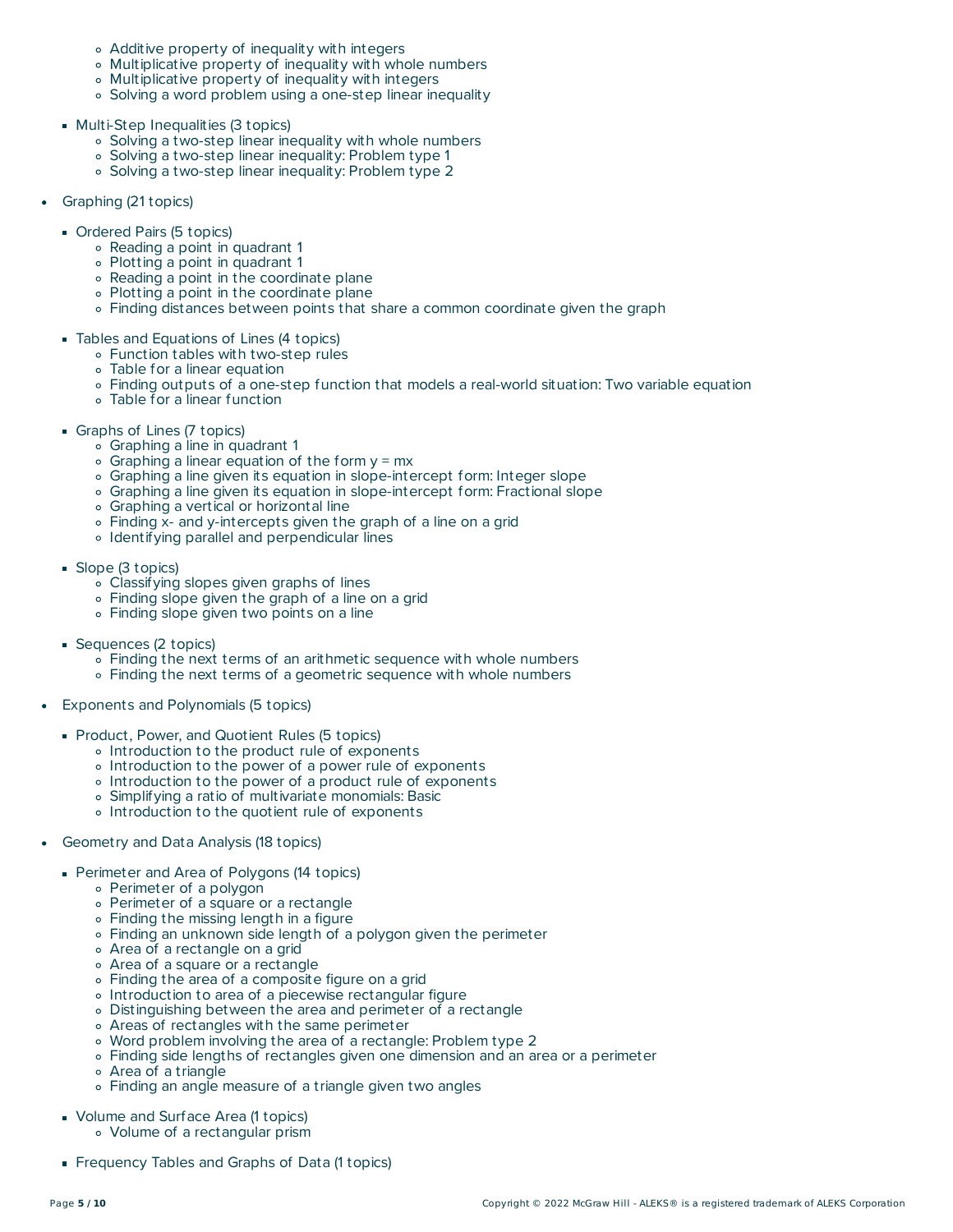- Constructing a two-way frequency table: Basic
- **Probability (2 topics)** 
	- Classifying likelihood
	- o Introduction to the probability of an event
- Other Topics Available(\*) (278 additional topics)  $\bullet$ 
	- Whole Numbers (24 topics)
		- Understanding multiplication of a one-digit number with a larger number
		- Quotient with remainder: 1-digit divisor, 3-digit or 4-digit dividend
		- Division involving quotients with intermediate zeros: Problem type 1
		- Division involving quotients with intermediate zeros: Problem type 2
		- Division with remainder involving quotients with intermediate zeros: Problem type 1
		- Division with remainder involving quotients with intermediate zeros: Problem type 2
		- Word problem on quotient and remainder
		- Word problem with division of whole numbers and rounding: Problem type 1
		- Whole number place value: Problem type 2
		- Estimating a sum of whole numbers: Problem type 1
		- Estimating a sum of whole numbers: Problem type 2
		- Estimating a difference of whole numbers: Problem type 1
		- Estimating a difference of whole numbers: Problem type 2
		- Estimating a product
		- Estimating a quotient
		- Power of 10: Positive exponent
		- Order of operations with whole numbers and grouping symbols
		- Divisibility rules for 2, 5, and 10
		- Divisibility rules for 3 and 9
		- Prime numbers
		- Prime factorization
		- Greatest common factor of 3 numbers
		- Least common multiple of 2 numbers
		- Least common multiple of 3 numbers
	- Fractions (37 topics)
		- Understanding equivalent fractions: Problem type 1
		- Understanding equivalent fractions: Problem type 2
		- Position of fractions on a number line
		- Plotting fractions using a number line
		- Position of mixed numbers on a number line
		- Plotting mixed numbers on a number line
		- Comparing fractions with the same denominator
		- Comparing fractions with the same numerator
		- Comparing fractions by finding a common denominator
		- Finding the LCD of two fractions
		- Word problem involving addition or subtraction of fractions with the same denominator
		- Addition and subtraction of 3 fractions with different denominators
		- Word problem involving addition or subtraction of fractions with different denominators
		- Fractional part of a circle
		- Writing a mixed number and an improper fraction for a shaded region
		- Addition or subtraction of mixed numbers with the same denominator
		- Addition of mixed numbers with the same denominator and renaming: Problem type 1
		- Addition of mixed numbers with the same denominator and renaming: Problem type 2
		- Subtraction of mixed numbers with the same denominator and renaming: Problem type 1
		- Subtraction of mixed numbers with the same denominator and renaming: Problem type 2
		- Addition or subtraction of mixed numbers with different denominators without renaming
		- Addition of mixed numbers with different denominators and renaming
		- Subtraction of mixed numbers with different denominators and renaming
		- Word problem involving addition or subtraction of mixed numbers with different denominators
		- Word problem involving multiplying a fraction and a whole number
		- Multiplication of 3 fractions
		- Word problem involving fractions and multiplication
		- Multi-step word problem involving fractions and multiplication
		- Determining if a quantity is increased or decreased when multiplied by a fraction
		- Word problem involving fractions and division
		- Multiplying mixed numbers: Problem type 1
		- Multiplying mixed numbers: Problem type 2
		- Multiplying a mixed number and a whole number: Problem type 1
		- Multiplying a mixed number and a whole number: Problem type 2
		- Division with a mixed number and a whole number
		- Mixed number division
		- Word problem involving multiplication or division with mixed numbers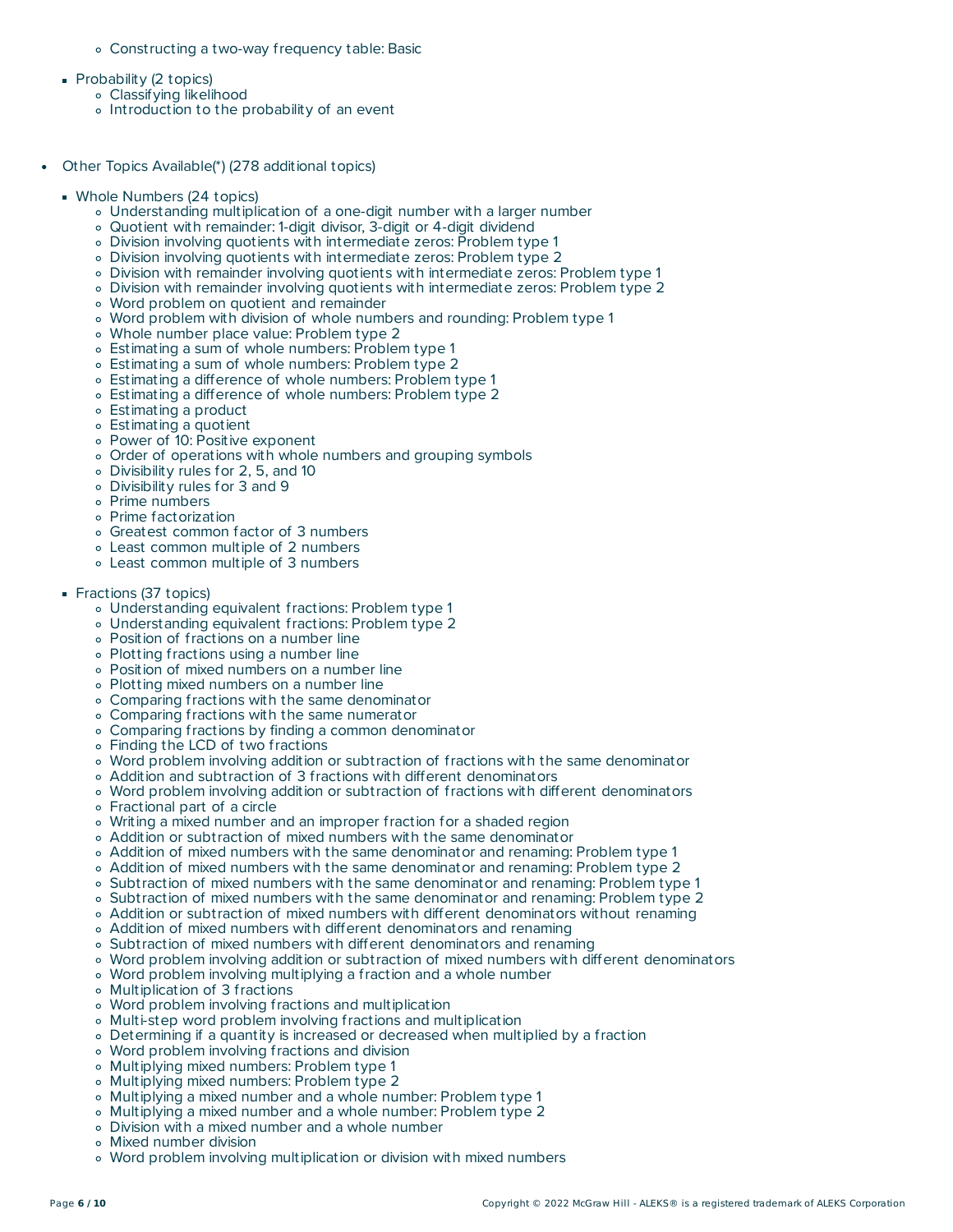#### Decimals (29 topics)

- Writing a decimal and a fraction for a shaded region
- Decimal place value: Hundreds to ten thousandths
- Reading decimal position on a number line: Tenths
- Reading decimal position on a number line: Hundredths
- Ordering decimals
- Converting a decimal to a proper fraction without simplifying: Basic
- Converting a decimal to a proper fraction without simplifying: Advanced
- Converting a decimal to a proper fraction in simplest form: Basic
- Converting a decimal to a proper fraction in simplest form: Advanced
- Converting a decimal to a mixed number and an improper fraction without simplifying
- Converting a decimal to a mixed number and an improper fraction in simplest form: Basic
- Converting a decimal to a mixed number and an improper fraction in simplest form: Advanced
- Decimal addition and subtraction with 3 or more numbers
- Estimating a decimal sum or difference
- Decimal multiplication: Problem type 1
- Multiplication of a decimal by a power of 0.1
- Multiplying decimals less than 1: Problem type 2
- Estimating a product of decimals
- Word problem with multiplication of two decimals
- Division of a decimal by a 1-digit decimal: Problem type 1
- Division of a decimal by a 2-digit decimal
- Word problem with division of a decimal and a whole number
- Word problem with multiple decimal operations: Problem type 2
- Word problem with division of two decimals
- Converting a fraction with a denominator of 100 or 1000 to a decimal
- Converting a fraction to a terminating decimal: Advanced
- Converting a fraction to a repeating decimal: Basic
- Converting a fraction to a repeating decimal: Advanced
- Ordering fractions and decimals
- Ratios, Percents, and Measurement (31 topics)
	- Writing ratios using different notations
	- Identifying statements that describe a ratio
	- Simplifying a ratio of decimals
	- Finding a unit price
	- Using tables to compare ratios
	- Computing unit prices to find the better buy
	- Word problem on unit rates associated with ratios of whole numbers: Decimal answers
	- Finding a rate given a pictorial representation of a real-world situation
	- Using a table of equivalent ratios to find a missing quantity in a ratio
	- Finding the percentage of a grid that is shaded
	- Representing benchmark percentages on a grid
	- Converting between percentages and decimals in a real-world situation
	- Converting a percentage to a fraction in simplest form
	- Finding benchmark fractions and percentages for a figure
	- Using a calculator to convert a fraction to a rounded percentage
	- Finding a percentage of a total amount: Real-world situations
	- Finding a percentage of a total amount without a calculator: Sales tax, commission, discount
	- Writing a ratio as a percentage without a calculator
	- Finding the rate of a tax or commission
	- Choosing U.S. Customary measurement units
	- U.S. Customary length conversion with whole number values
	- U.S. Customary length conversions involving rounding decimals
	- U.S. Customary volume conversion with whole number values
	- U.S. Customary weight conversions with whole number values
	- U.S. Customary length conversions involving dimensional analysis
	- Time unit conversion with whole number values
	- Simplifying a ratio of whole numbers: Problem type 2
	- Choosing metric measurement units
	- Metric distance conversion with whole number values
	- Metric distance conversion with decimal values
	- Converting between metric and U.S. Customary unit systems
- Real Numbers (50 topics)
	- Plotting rational numbers on a number line
	- Reading the temperature from a thermometer
	- Using a number line to compare integers
	- Interpreting a table of signed numbers that relate to a real-world situation: Problem type 1
	- Interpreting a table of signed numbers that relate to a real-world situation: Problem type 2
	- Comparing signed numbers relating to a real-world situation
	- Finding opposites of integers
	- Finding all numbers with a given absolute value
	- Identifying a sum as a point located a given distance from another point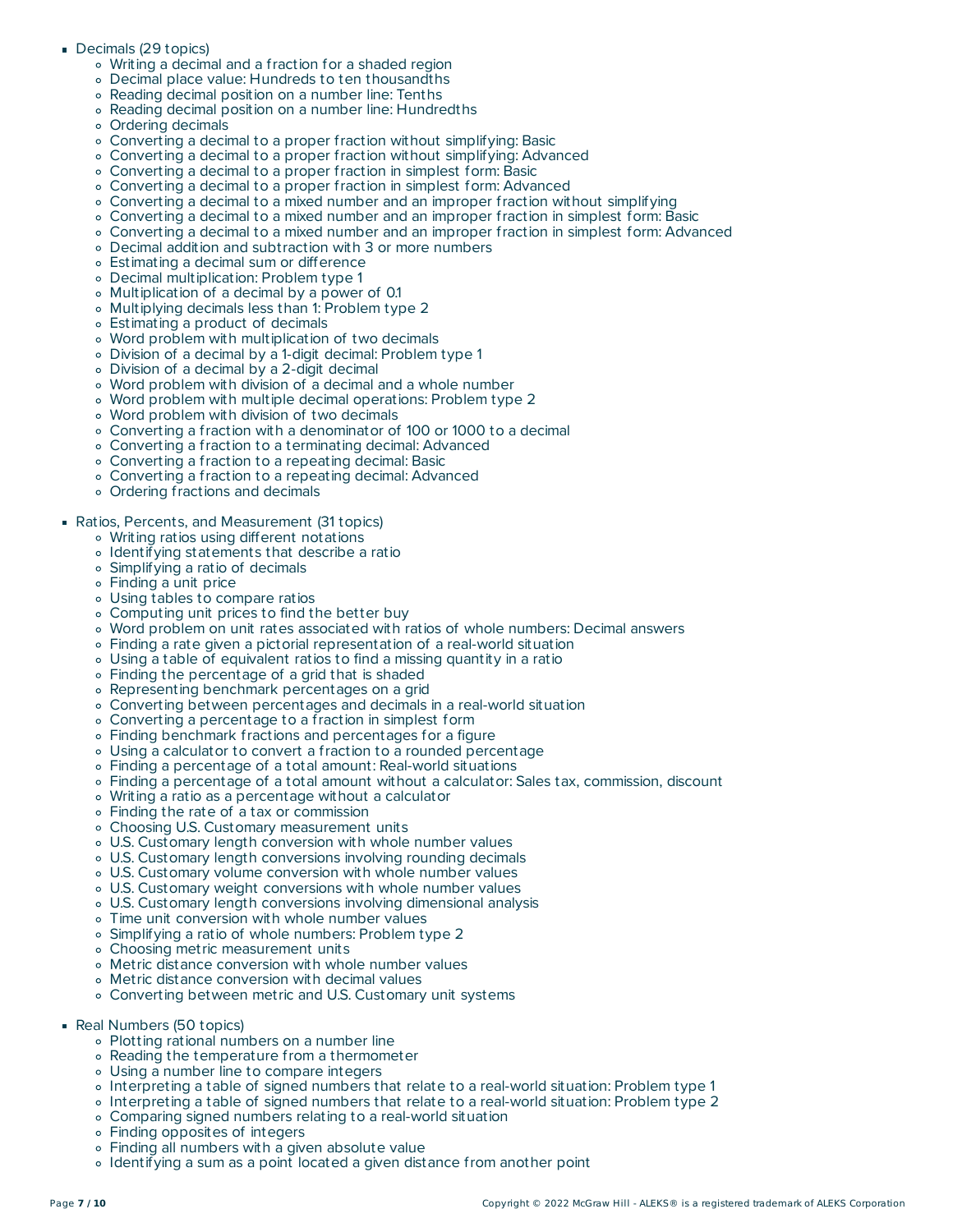- Identifying relative change when combining two quantities
- $\circ$ Word problem with addition or subtraction of integers
- Word problem with multiplication or division of integers  $\circ$
- Identifying equivalent signed fractions
- Signed fraction subtraction involving double negation
- Signed fraction addition or subtraction: Advanced
- Signed fraction multiplication: Advanced
- Signed decimal addition and subtraction
- $\circ$ Signed decimal addition and subtraction with 3 numbers
- Signed decimal multiplication
- Exponents and integers: Problem type 2
- Order of operations with whole numbers and exponents: Advanced
- Order of operations with fractions: Problem type 1
- Order of operations with fractions: Problem type 2
- Order of operations with fractions: Problem type 3
- Squaring decimal bases: Products greater than 0.1
- Exponents and decimals: Products less than 0.1
- Order of operations with decimals: Problem type 1
- Order of operations with decimals: Problem type 2
- Order of operations with decimals: Problem type 3
- Evaluating an algebraic expression: Whole number operations and exponents
- Converting between temperatures in Fahrenheit and Celsius
- Finding all square roots of a number
- Ordering real numbers
- Identifying numbers as integers or non-integers
- Identifying rational decimal numbers
- Identifying true statements about rational and irrational numbers
- Identifying numbers as rational or irrational
- o Interpreting a Venn diagram of 3 sets
- Constructing a Venn diagram to classify rational numbers
- Constructing a Venn diagram to describe relationships between sets of rational numbers
- Constructing a Venn diagram to classify real numbers
- Constructing a Venn diagram to describe relationships between sets of real numbers
- Identifying like terms
- Introduction to properties of addition
- Understanding the distributive property
- o Introduction to factoring with numbers
- Factoring a sum or difference of whole numbers
- o Introduction to properties of multiplication
- Using algebra tiles to determine if two expressions are equivalent
- o Identifying equivalent algebraic expressions
- **Equations and Inequalities (30 topics)** 
	- Multiplicative property of equality with decimals
	- Solving a two-step equation with signed decimals
	- Translating a phrase into a two-step expression
	- Translating a sentence into a multi-step equation
	- Distinguishing between expressions and equations
	- $\circ$  Solving a fraction word problem using a linear equation of the form  $Ax = B$
	- $\circ$  Writing an equation of the form  $Ax + B = C$  to solve a word problem
	- $\circ$  Solving a decimal word problem using a linear equation of the form  $Ax + B = C$
	- Solving a word problem with two unknowns using a linear equation
	- Solving a word problem involving rates and time conversion
	- $\circ$  Solving a one-step word problem using the formula d = rt
	- Word problem on proportions: Problem type 2
	- Applying the percent equation: Problem type 1
	- Applying the percent equation: Problem type 2
	- Finding the total amount given the percentage of a partial amount
	- Finding the multiplier to give a final amount after a percentage increase or decrease
	- Finding the final amount given the original amount and a percentage increase or decrease
	- Finding the sale price given the original price and percent discount
	- Finding the sale price without a calculator given the original price and percent discount
	- Finding the total cost including tax or markup
	- Combined effect of more than one markup or discount
	- Finding the original amount given the result of a percentage increase or decrease
	- Finding the original price given the sale price and percent discount
	- Finding the percentage increase or decrease: Basic
	- Finding the percentage increase or decrease: Advanced
	- Finding simple interest without a calculator
	- Finding the interest and future value of a simple interest loan or investment
	- Writing an inequality given a graph on the number line
	- o Identifying solutions to a two-step linear inequality in one variable
	- Solving a word problem using a two-step linear inequality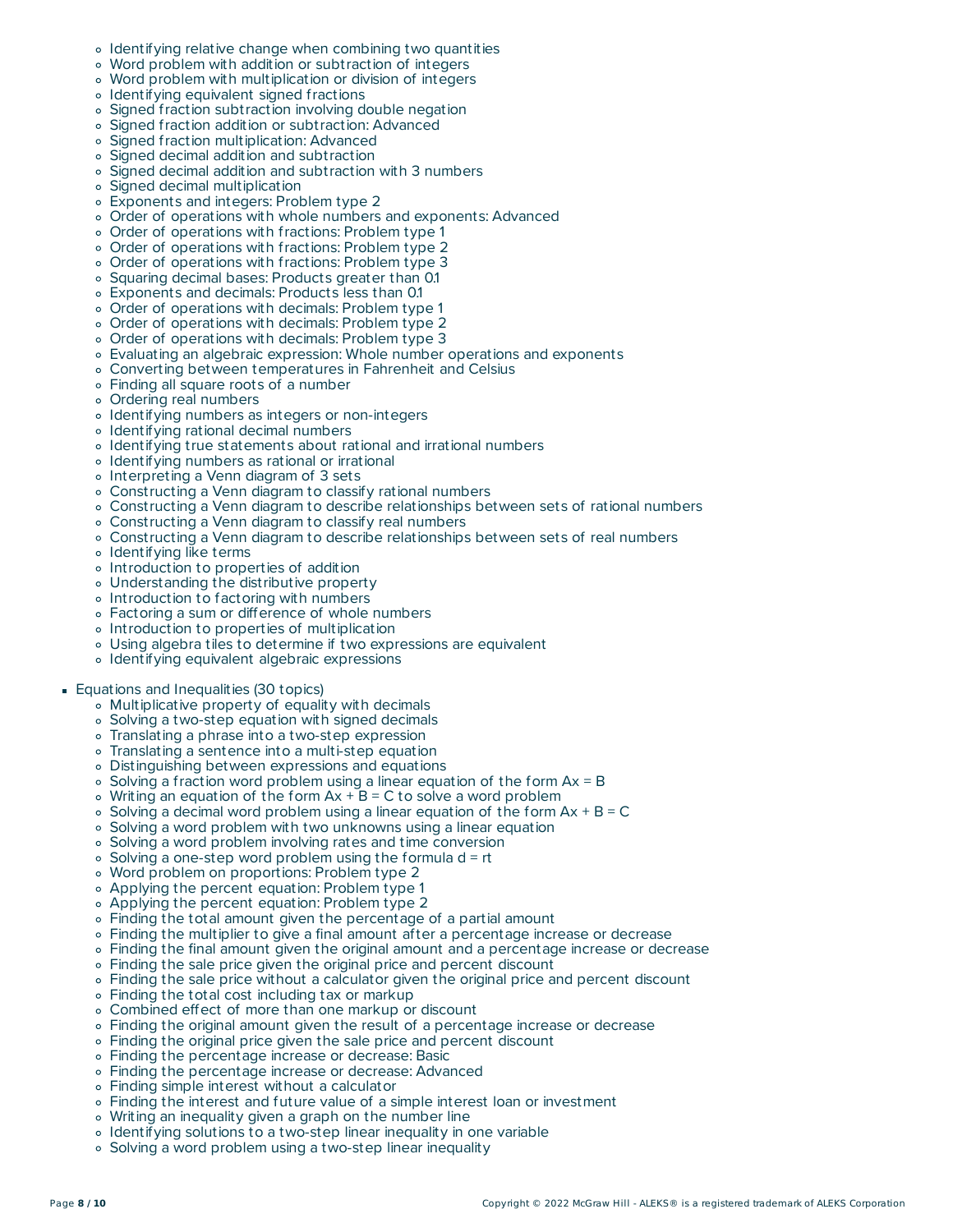- Graphing (11 topics)
	- Writing a function rule given a table of ordered pairs: One-step rules
	- Identifying solutions to a linear equation in two variables
	- Finding a solution to a linear equation in two variables
	- Finding outputs of a two-step function with decimals that models a real-world situation: Two variable equation
	- Interpreting a line graph
	- Interpreting the graphs of two functions
	- Finding slope given the graph of a line in quadrant 1 that models a real-world situation
	- Finding the slopes of horizontal and vertical lines
	- o Interpreting direct variation from a graph
	- Finding the next terms of an arithmetic sequence with integers
	- Finding the next terms of a geometric sequence with signed numbers
- Exponents and Polynomials (28 topics)
	- Introduction to the product rule with positive exponents: Whole number base
	- Understanding the product rule of exponents
	- Product rule with positive exponents: Univariate
	- Product rule with positive exponents: Multivariate
	- o Introduction to the power of a power rule with positive exponents: Whole number base
	- Understanding the power rules of exponents
	- Power rules with positive exponents: Multivariate products
	- Power rules with positive exponents: Multivariate quotients
	- Introduction to the quotient rule with positive exponents: Whole number base
	- Simplifying a ratio of univariate monomials
	- Quotient of expressions involving exponents
	- Simplifying a ratio of multivariate monomials: Advanced
	- Power of 10: Negative exponent
	- Evaluating an expression with a negative exponent: Whole number base
	- Introduction to the product rule with negative exponents: Whole number base
	- o Introduction to the quotient rule with negative exponents: Whole number base
	- Introduction to the power of a power rule with negative exponents: Whole number base
	- o Introduction to scientific notation with positive exponents
	- Scientific notation with a positive exponent
	- Introduction to scientific notation with negative exponents
	- Scientific notation with a negative exponent
	- Converting between scientific notation and standard form in a real-world situation
	- Simplifying a sum or difference of two univariate polynomials
	- Multiplying a univariate polynomial by a monomial with a positive coefficient
	- Multiplying binomials with leading coefficients of 1
	- Multiplying binomials with leading coefficients greater than 1
	- Multiplying conjugate binomials: Univariate
	- Squaring a binomial: Univariate

#### Geometry and Data Analysis (38 topics)

- Perimeter of a rectangle on a grid
- Perimeter of a piecewise rectangular figure
- Area of a piecewise rectangular figure
- o Introduction to the Pythagorean Theorem
- Pythagorean Theorem
- Word problem involving the Pythagorean Theorem
- Circumference of a circle
- Area of a circle
- Circumference and area of a circle
- Circumference and area of a circle: Exact answers in terms of pi
- Distinguishing between the area and circumference of a circle
- Area involving rectangles and circles
- Volume of a rectangular prism made of unit cubes
- Volume of a cylinder
- Nets of solids
- Surface area of a rectangular prism made of unit cubes
- Surface area of a cube or a rectangular prism
- Distinguishing between surface area and volume
- Constructing a frequency distribution for grouped data
- Constructing a frequency distribution for non-grouped data
- Computing a percentage from a table of values
- Constructing a line plot
- Constructing a bar graph for non-numerical data
- Interpreting a bar graph
- o Interpreting a double bar graph
- Constructing a frequency distribution and a histogram
- Interpreting a histogram
- Interpreting a circle graph or pie chart
- Average of two numbers
- Mean of a data set